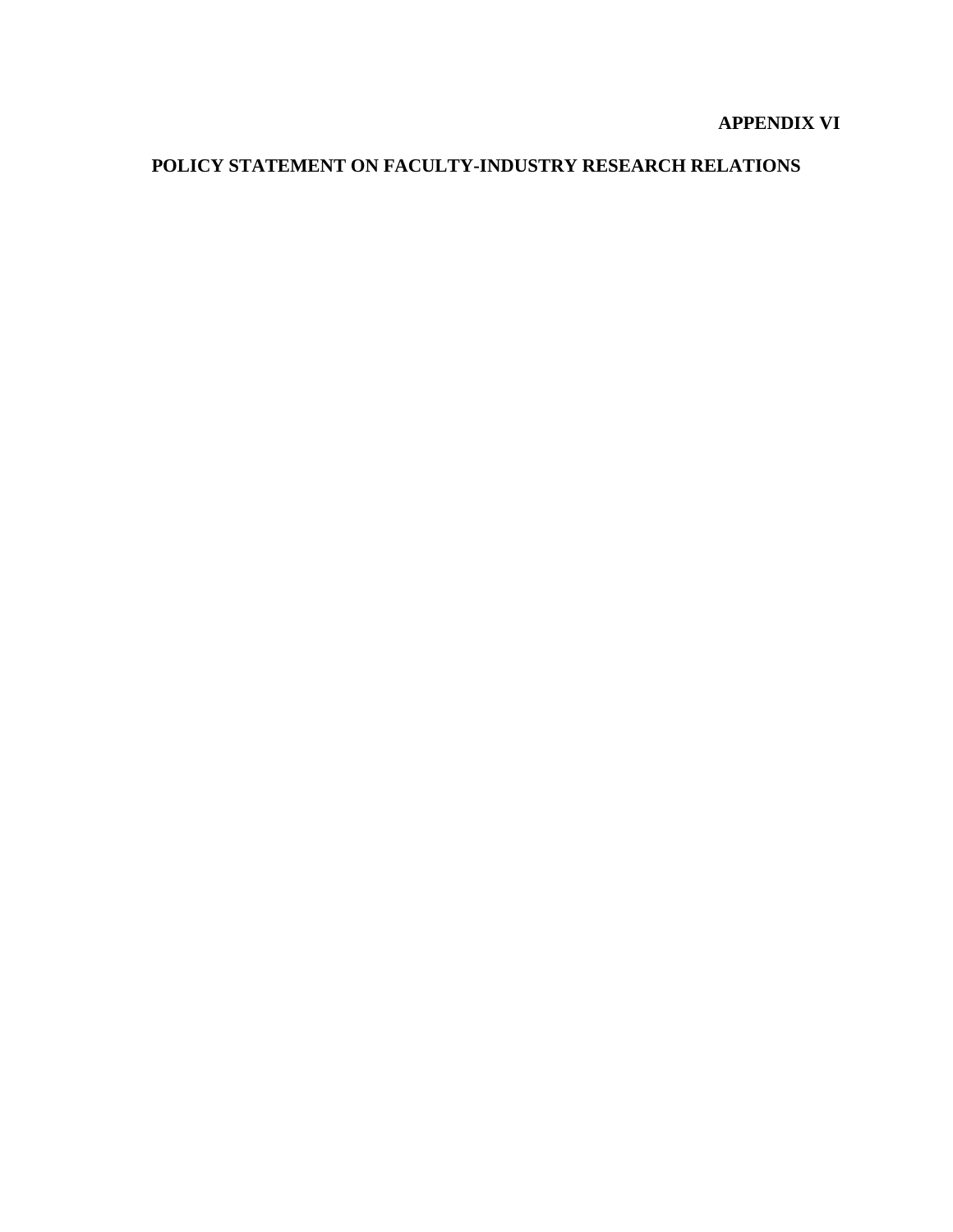## **APPENDIX TO FACULTY BYLAWS**

#### **Policy Statement on Faculty-Industry Research Relations**

Introduction

Universities and Health Science Center have established successful cooperative relationships with industry which have been mutually beneficial and which have been helpful to the general society. These relationships have fostered an increase in knowledge, an increase in Sabbatical opportunities and the economically productive application of technology.

Morehouse School of Medicine believes that it has much to contribute to and gain from appropriate relationships with private enterprise and that these relationships can be developed in a manner which preserves the School's important academic and research principles and traditions.

In order to clarify such principles and traditions, the School wishes to clearly state the policies which the faculty have determined should govern the School's relationships with industry.

The purpose of this statement of policies by the School is to foster those health and creative partnerships with the free enterprise sector of society which contributes new knowledge while maintaining the integrity of the School, its faculty and its students.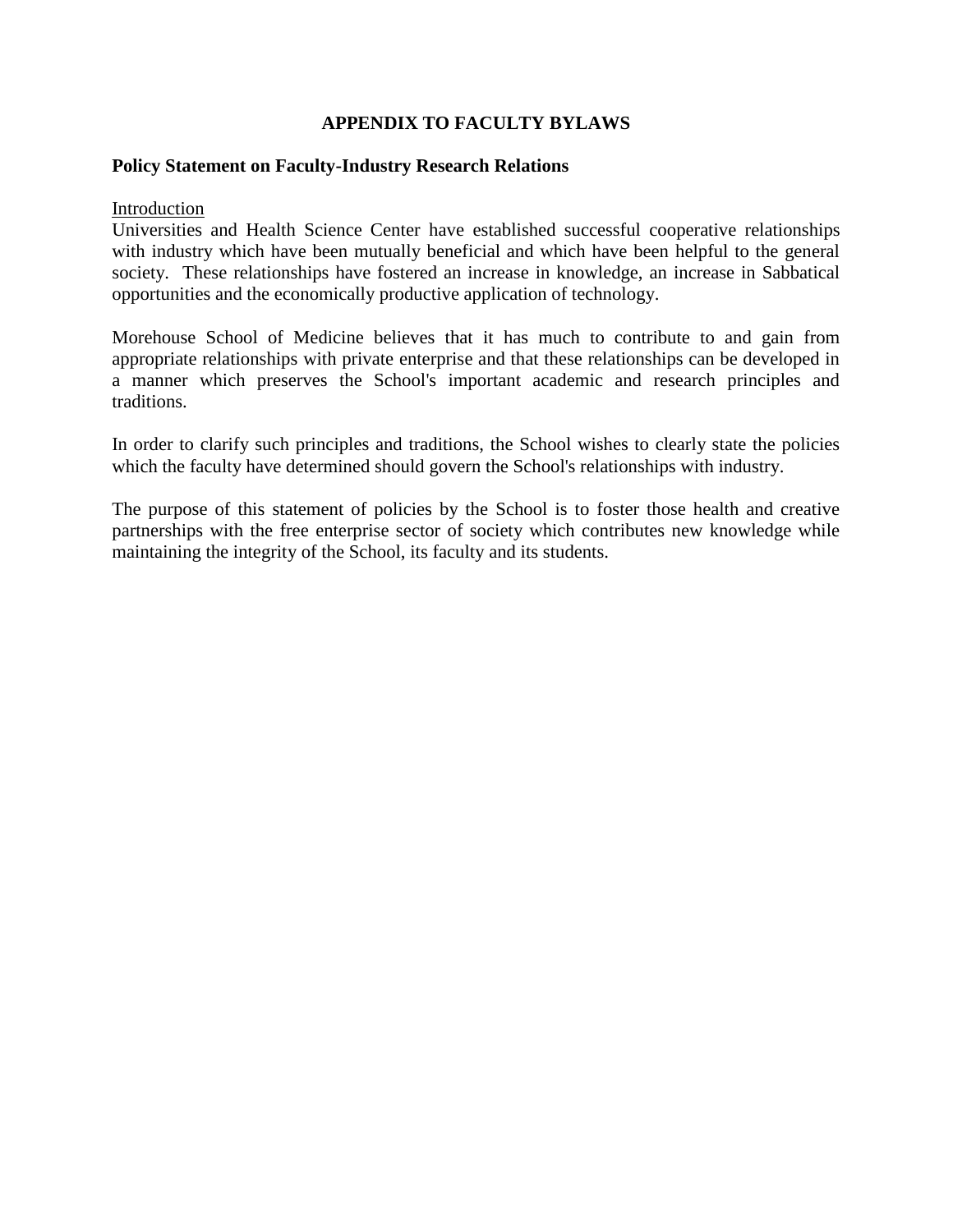## **Statement of Policies**

## **Nature of the Research Affiliation**

Other academic institutions have experienced situations where it would be useful to have an investigator conduct a given research program for a sponsor and, in the absence of clear policy, have had to deal with pressures felt by investigators to conduct such research. The Task Force has felt it important to articulate a policy which will preserve the right of investigators to select the research in which they will be involved.

#### **Policy No. 1**

Morehouse School of Medicine shall not require a principal investigator to participate in a particular research program as a condition of employment.

It is important for there to be close and open communication between sponsors and principal investigators during all phases of research and sponsors must, of course, have the privilege to define the nature of the project they intend to support. Principal Investigators expect to be able to design, modify and control the research which they will direct.

#### **Policy No. 2**

Whereas a sponsor must have the privilege to define the subject of research it wishes to fund, the Principal Investigator must have final authority over the design and control of that research.

Universities which have established legally free standing research institutes in cooperation with sponsors wherein faculty may serve as staff have advised the Medical School to express a policy which preserves the academic freedom of such faculty.

## **Policy No. 3**

Before the Medical School decides to enter into an agreement to participate in a free standing research unit, the dean shall request the Research Development Committee to advise him/her on whether there is risk of restriction to academic freedom of faculty which is unacceptable.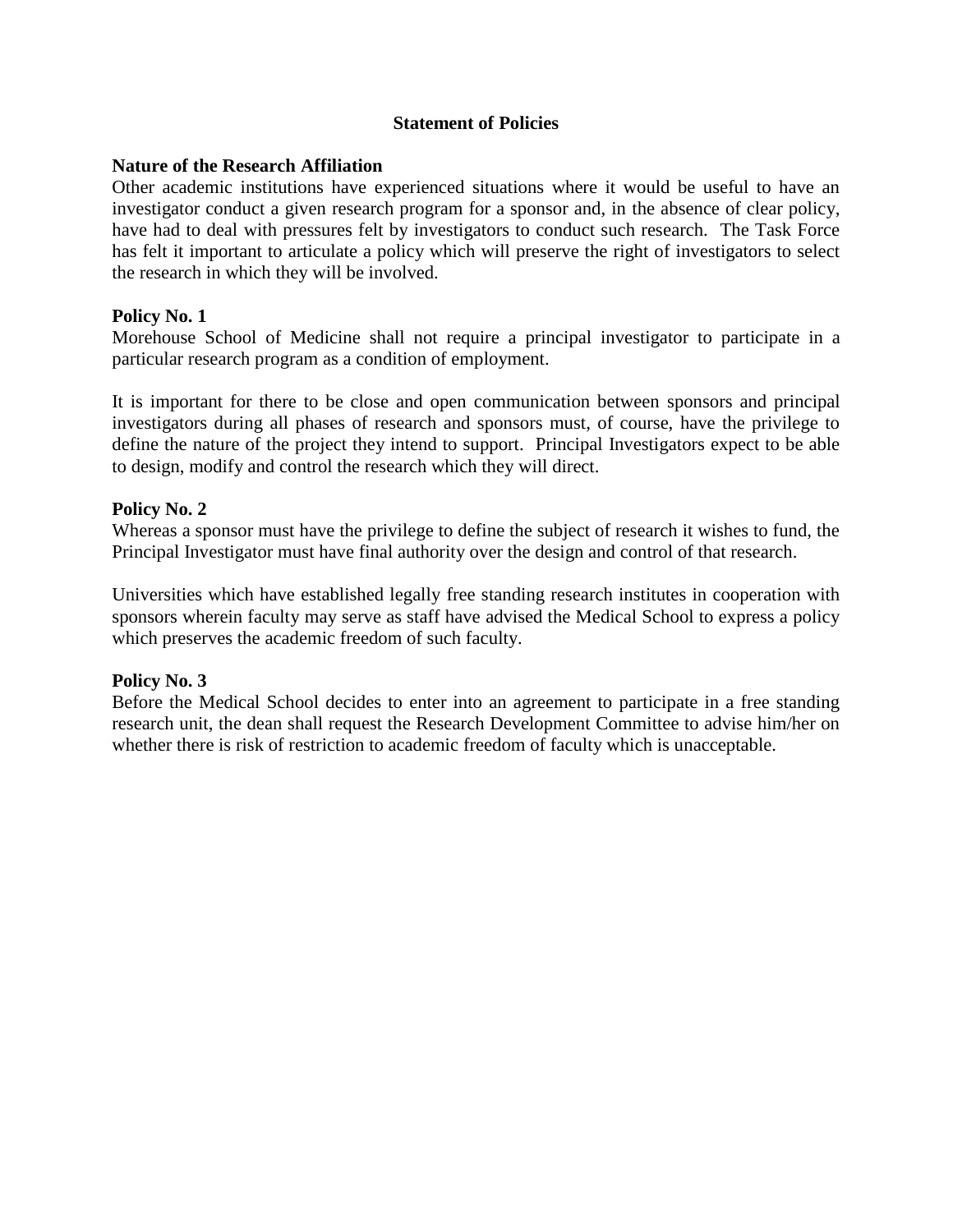#### **Policy No. 4**

In cases where a given sponsor may wish to restrict an investigator's freedom to conduct similar research for a second sponsor, the Medical School will only consider such a restriction if there is a reasonable possibility that the proprietary rights of the first sponsor, as defined by a preexisting agreement, will be infringed by work sponsored by the second.

In return for a financial commitment a sponsor may wish to state expected results to be delivered by a given date. Because of the nature of research, specific results cannot be guaranteed, although the School does commit to using its best efforts in conducting research and agrees to comply with sponsor's requirements that reports be generated on schedule.

## **Policy No. 5**

Although the Medical School cannot guarantee the success of a particular research project, it is the policy of the School to organize and conduct research projects on a best effort basis and to be sensitive to special needs and time constraints of sponsors.

## **Publication and Dissemination of Research Findings**

The freedom to publish and to otherwise disseminate research findings through formal and informal means is an important principle to academic institutions. Industries must, on the other hand, protect proprietary, trade secret or other confidential information. The policies adopted by the Medical School should meet the nondisclosure requirements of sponsors while preserving academic freedom.

#### **Policy No. 6**

Sponsors may review materials resulting from research they have sponsored prior to the publication of the materials. However, such reviews should not delay publication for more than 60 days unless recommended by the investigator and approved by the dean.

#### **Policy No. 7**

The final determination of what may be published shall remain with the Medical School.

#### **Policy No. 8**

Ordinarily, agreements to treat confidentially information resulting from sponsored research are not acceptable. Exceptions which are consistent with the School's principles may be granted by the dean after review by the Research Development Committee.

Each individual investigator has the responsibility to protect freedom of communication with colleagues and to refuse to enter into agreements which would restrict that freedom unacceptably.

#### **Involvement of Students**

Universities with experience in the involvement of students in research in which proprietary information is involved or in which faculty may have an outside professional interest, advise that any such arrangements should be monitored by a third, disinterested party.

**Policy No. 9**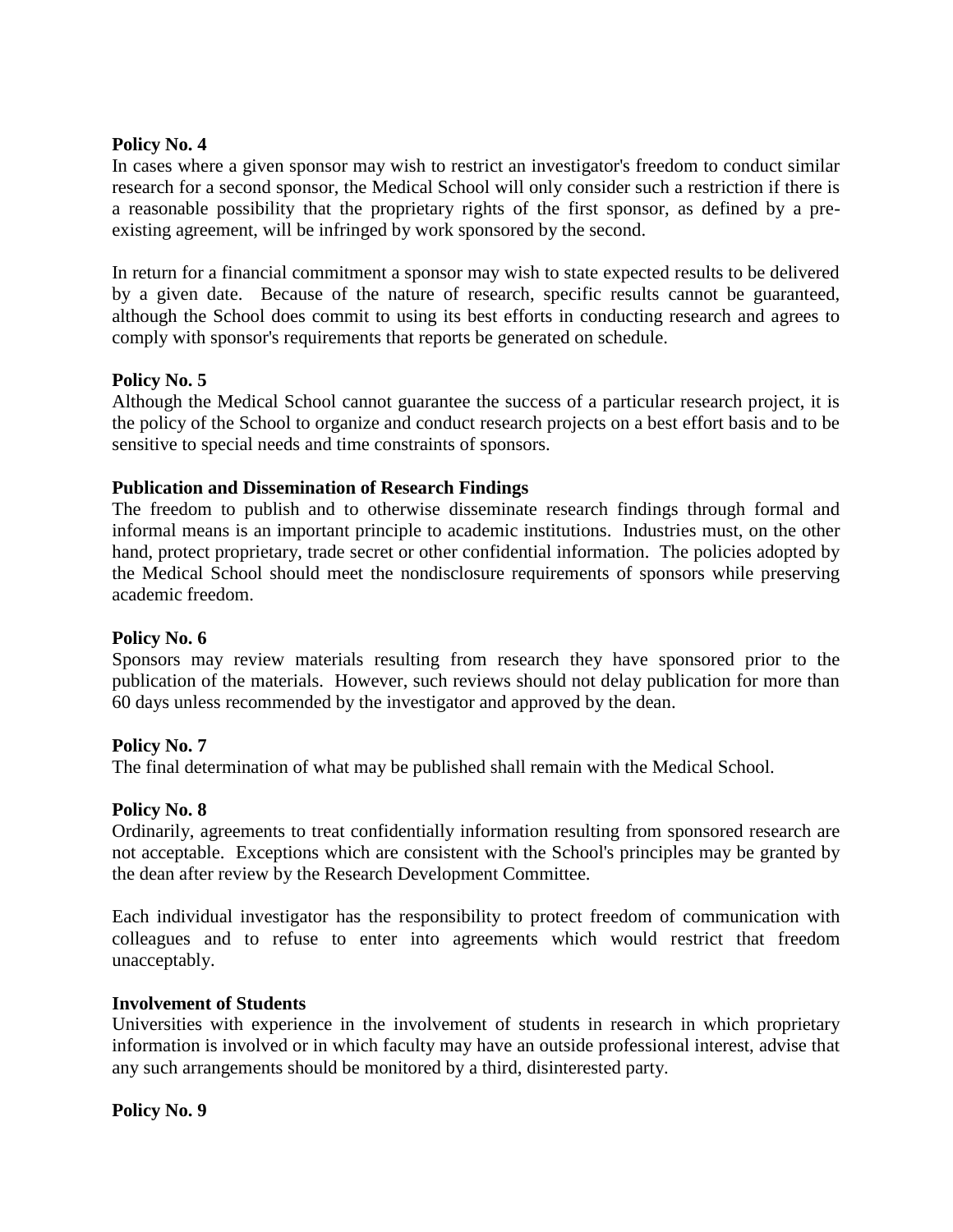Students shall not take part in research projects in which their right to publish or otherwise Communicate the results are constrained. Exceptions to this policy must be approved by the dean upon the recommendation of the Research Development Committee.

Specific approval in writing by the dean is required by the Medical School in any involvement of students in the outside professional activities of faculty. The student shall also sign such a document.

## **Conflict of Interest or Commitment and Outside Professional Activities**

A conflict of interest exists when a Medical School employee has a relationship with an outside organization such that his or her activities with the medical school could be biased in a direction which would ultimately provide direct financial benefit to the individual or a close family member.

A conflict of commitment exists when a medical school employee has a relationship which requires a commitment of time or effort such that the employee, either implicitly or explicitly, cannot meet his/her usual obligations to the Medical School. Any relationship with an outside organization which requires frequent and/or prolonged absence from the Medical School may present a conflict of interest.

Examples of situations which may create a conflict of interest or commitment include ownership by a faculty member or his/her immediate family (spouse and minor children) of a significant interest in an outside concern or management responsibilities.

## **Policy No. 10**

Faculty members shall avoid entering into relationships which constitute a conflict of interest or a conflict of commitment.

## **Policy No. 11**

Faculty members shall disclose annually to their chairperson and to the dean in writing their outside relationships with corporations and other business entities as members of boards, consultants, advisors or managers. The name of the company and the nature and scope of the relationship shall be provided. No information about financial arrangements need be provided.

## **Policy No. 12**

In cases where a faculty member wishes to appeal an interpretation or decision made under this policy by a chairperson or the dean, or where the chairperson or the dean wishes to consult others for advice before making such a decision, the case may be brought to the Research Development Committee. On request from a faculty member, chairperson or the dean, the Committee shall review the status of the faculty member's (or his /her immediate families) financial interest or managerial relations with a private enterprise. The Committee shall report its findings to the dean.

## **Definition of Terms**

*Significant Financial Interest in a private enterprise* means holding more than 20% of the equity, options or other types of corporate security. Such interests, if held by a faculty member's immediate family, shall fall within this definition.